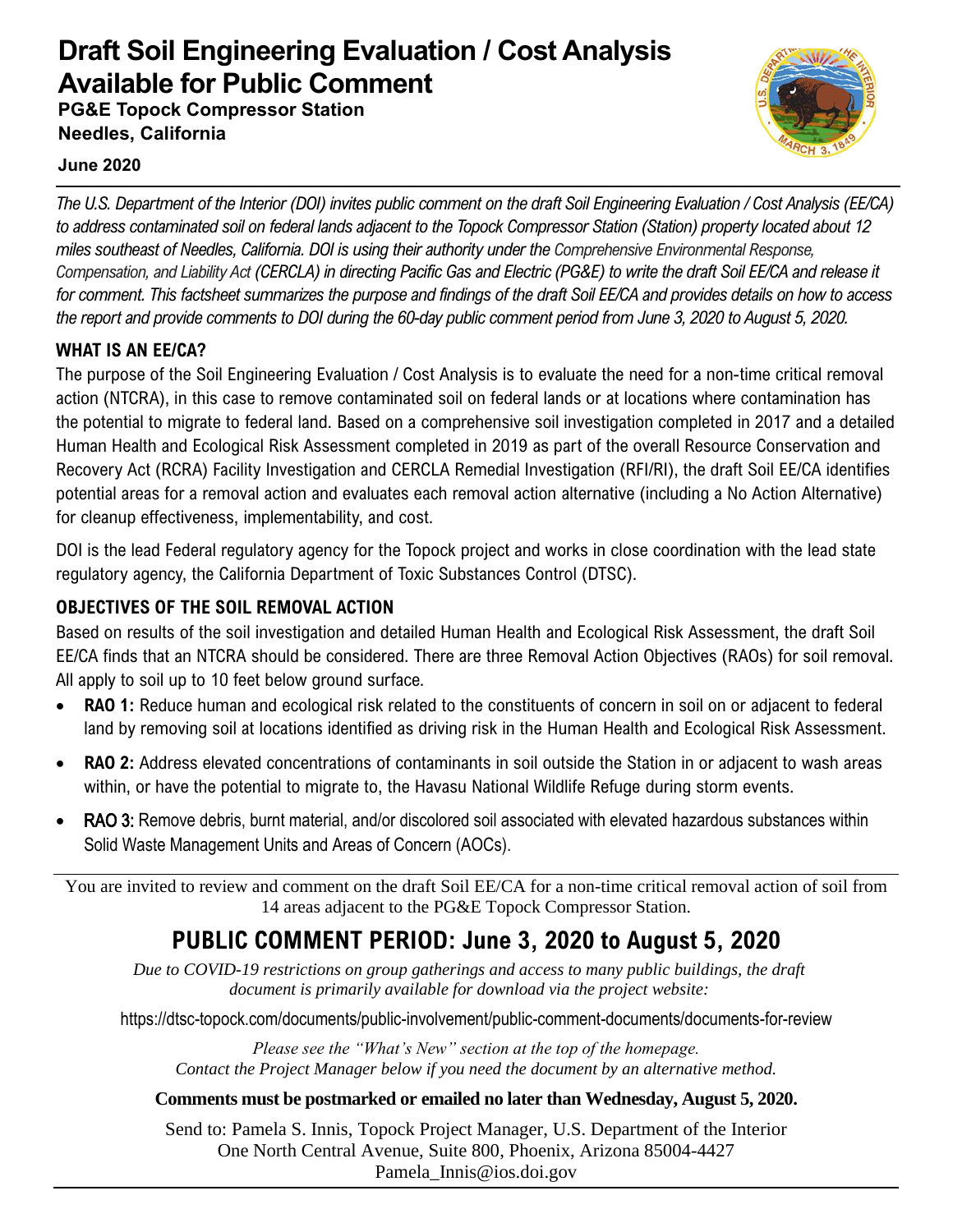#### **POTENTIAL ACTION AREAS**

The draft Soil EE/CA identifies and develops removal alternatives for 14 Potential Action Areas. Each of these Potential Action Areas are on federal lands (Havasu National Wildlife Refuge) or at locations where contaminants in soil have the potential to migrate to federal land. Potential Action Areas are in the following investigation areas:

- **AOC 1** and **Solid Waste Management Unit 1**  The Former Percolation Bed and Surrounding Area located within Bat Cave Wash west of the Station.
- **AOC 10**  An area located southeast of the Station in a small ravine known as "East Ravine".
- **AOC 11**  Topographic low areas (depressions) on the northeast side of the Station where runoff from the facility can collect.
- **AOC 14**  The Railroad Debris Site located north of the Station and bounded by the BNSF railway tracks to the north, Interstate 40 to the south, Bat Cave Wash to the west, and a former access road to the east.
- **AOC 27** An area located north of the Station that was used as a waste disposal area and contains miscellaneous construction debris and burned materials.



*Shown here is the Topock Compressor Station property and surrounding area along the Colorado River. Soil removal action alternatives were evaluated in the draft Soil EE/CA for the 14 Potential Action Areas shown here.* 

#### **SOIL REMOVAL ACTION ALTERNATIVES**

As detailed in the draft Soil EE/CA, four soil removal action alternatives were developed and then evaluated in detail to determine the most effective approach to address contamination in the Potential Action Areas. All alternatives, except for Alternative 1 – No Action, meet Removal Action Objectives and comply with applicable or relevant and appropriate requirements (called "ARARs"). The removal action alternatives are summarized below.

| <b>Soil Removal Action Alternatives</b>                                                                                                                                   | Description of Action Alternatives (see the draft Soil EE/CA for details)                                                                                                                                                                                                                          |
|---------------------------------------------------------------------------------------------------------------------------------------------------------------------------|----------------------------------------------------------------------------------------------------------------------------------------------------------------------------------------------------------------------------------------------------------------------------------------------------|
| <b>Alternative 1 – No Action</b>                                                                                                                                          | Baseline condition. No removal action would take place.                                                                                                                                                                                                                                            |
| <b>Alternative 2 – Excavation and Offsite</b><br>Disposal of All Material                                                                                                 | Excavation of soil within the Potential Action Areas and disposal offsite.                                                                                                                                                                                                                         |
| <b>Alternative 3 – Excavation, Mechanical</b><br>Separation, Offsite Disposal of Fines, and<br><b>Reuse of Coarse Material</b>                                            | Excavation of soil within the Potential Action Areas and mechanical separation to<br>isolate fine material (less than 3/8 inch) and coarse material (greater than 3/8<br>inch). Fine material would be disposed of offsite, and coarse material would be<br>used to backfill the excavation areas. |
| <b>Alternative 4 – Excavation, Mechanical</b><br>Separation, Offsite Disposal of Fines, Soil<br>Washing of Coarse Material, and Reuse of<br><b>Washed Coarse Material</b> | Same as Alternative 3 except that coarse material would be washed with water<br>prior to reuse to remove fines adhered to the surface of the coarse material.                                                                                                                                      |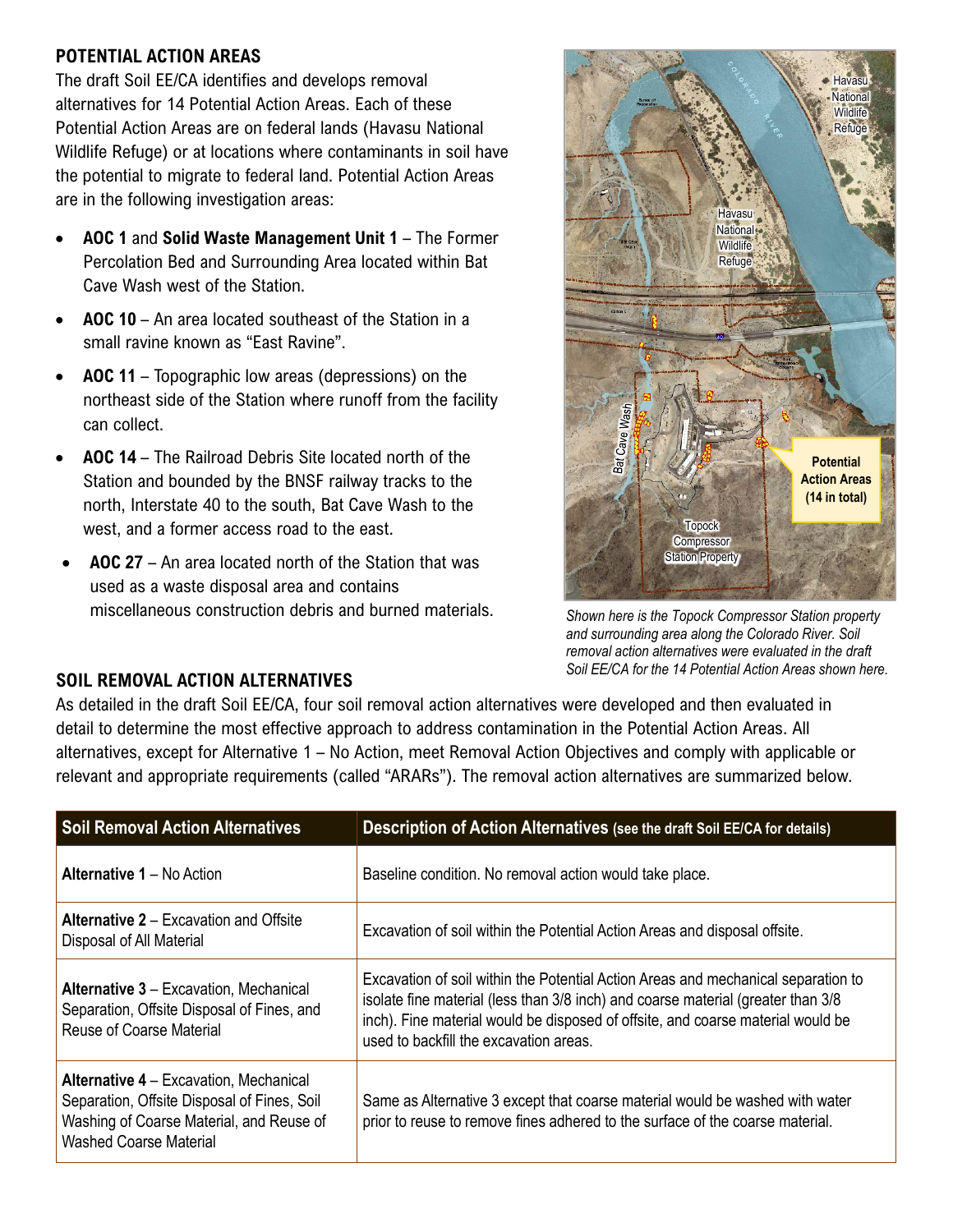#### **RECOMMENDED ALTERNATIVE**

Based on the detailed evaluation and comparative analysis of the removal action alternatives against the criteria of effectiveness, implementability, and cost, **the recommended alternative is Alternative 3 – Excavation, Mechanical Separation, Offsite Disposal of Fines, and Reuse of Coarse Material.**

As described in the draft Soil EE/CA, Alternative 3 is considered the most effective alternative and will be protective of human health and the environment by providing a high degree of long-term effectiveness; reduction in toxicity, mobility, and volume; and short-term effectiveness, and reduces the amount of material requiring offsite disposal. Alternative 3 is also relatively cost efficient and can be implemented safely with reliable and commonly used construction methods.

#### **NEXT STEPS**

DOI will consider all public comments on the draft Soil EE/CA before finalizing the document and making a final decision. The decision willl be documented in an Action Memorandum. If an NTCRA is determined to be needed, DOI will direct PG&E to prepare a detailed workplan to discuss how PG&E plans to implement DOI's selected alternative.

## **SITE HISTORY AND BACKGROUND**

The PG&E Topock Compressor Station is located adjacent to the Colorado River in eastern San Bernardino County, about 12 miles southeast of Needles, California. The Station plays a vital role in moving natural gas into California to serve millions of business and residential customers.

To prevent corrosion of cooling tower equipment, an additive containing chromium was used in cooling tower process water and discharged into Bat Cave Wash (west of the Station) until 1964. Additionally, historical waste handling and disposal practices resulted in the contamination of soils in certain areas at and around the Station.

## **TOPOCK COMPRESSOR STATION PROJECT SITE INFORMATION REPOSITORY LOCATIONS**

The draft Soil EE/CA can be found on DTSC's project website at: **<https://dtsc-topock.com/documents/public-involvement/public-comment-documents/documents-for-review>**

Note: Due to the coronavirus (COVID-19), project Information Repositories may be closed. Please call ahead to confirm.

#### **Department of Toxic Substances Control**

5796 Corporate Avenue Cypress, CA 90630 Contacts: Julie Johnson (714) 484-5337 Jone Barrio (714) 484-5336

**Needles Branch Library** 

1111 Bailey Avenue Needles, CA 92362 Contact: (760) 326-9255

#### **Golden Shores Community Library**

13136 S. Golden Shores Parkway Topock, AZ 86436 Contact: (928) 768-2235

#### **Chemehuevi Indian Reservation**

Environmental Protection Office 2000 Chemehuevi Trail Havasu Lake, CA 92363 Contact: (760) 858-1140

#### **Lake Havasu City Library**

1770 North McCulloch Boulevard Lake Havasu City, AZ 86403 Contact: (928) 453-0718

**Colorado River Indian Tribes Library**  26600 Mohave Road Parker, AZ 85344 Contact: (928) 669-1332